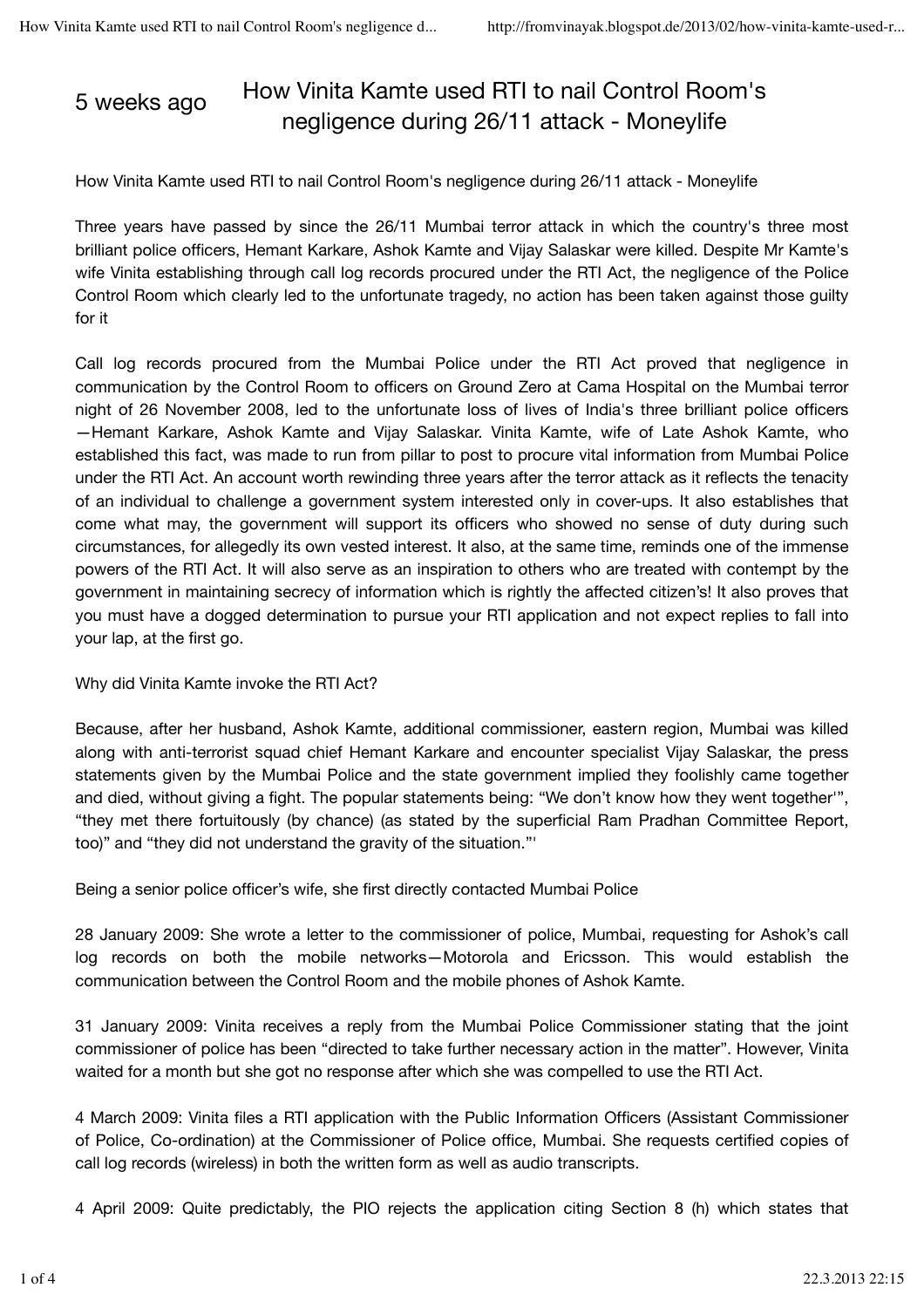information can be denied as "information which would impede the process of investigation or apprehension or prosecution of offenders". The PIO had also enclosed a letter by joint CP Rakesh Maria which stated, "Please reject the information sought by Mrs Vinita Kamte under the RTI Act. The information cannot be given to her under Sec 8 (h) of the said Act."'

29 April 2009: Vinita files first an appeal with the appellate authority, deputy commissioner of police, SM Sabade.

25 May 2009: Mr Sabade orders that the PIO was wrong in rejecting her request of call log records without applying his mind as to why he is doing so and has depended solely on Mr Maria's letter which also does not specify the reason for rejection. He states that Mr Kamte and the other officers had laid down their lives for the country and it was wrong to reject Mrs Kamte's request on baseless grounds. However, in his order he allowed only inspection of records and denied Photostat copies/CDs of the same. This was in total contradiction of the RTI Act which gives the right to the citizen to procure copies.

3 June 2009: Nevertheless, Vinita's twin sister, Revati Dere who is an established advocate at the Bombay High Court and who helped Vinita immensely in analyzing the call log records went for inspection nevertheless. After keeping her waiting for quite a while, a sub inspector put before her some loose sheets which were Photostat copies of the written call log records. When Revati demanded that she would like to inspect the original call log records. She was told that they were handed over to the Ram Pradhan Committee Report. He asked them to come on 6th June by which time he will get the original documents.

8 June 2009: Revati was told that the originals were not as yet procured.

9 June 2009: Vinita wrote to the members of the Ram Pradhan Committee report requesting that, since the work of the Commission is over, could they send back the original call log records back to the Mumbai police as she would like to inspect them under RTI.

11 June 2009: Shockingly, V Balchandran, member of the Ram Pradhan Committee replied via email stating that the committee had received only the certified copies of the call log records—which meant, the Mumbai Police had not provided the original call log records to them. On the same day, Vinita wrote to the Commissioner of Police regarding this issue.

12 June 2009: Mumbai Police suddenly realizes it needs to consult its legal department over the order given by the Appellate Authority Mr Sabade in allowing inspection of call log records. Isn't this a joke?

7 July 2009: Mr Prasad stated to Vinita that legal advice was already sought and again told Vinita she could only 'see'' the documents and not have Photostat copies.

20 July 2009: Vinita wrote to Mr Prasad saying that while she will go ahead and 'see'' the records, she reserves the right to go into second appeal to have copies.

29 and 30 July 2009: Vinita sends her representatives for inspection of call log records but they were not shown the originals. Even the audio call log records shown were dated 6th January, a month and a half after the incident, so certainly not the original recording.

4 August 2009: Vinita files a separate RTI application seeking call log records, written and audio, made to Police Control Room no 100 on the night of 26/11. Her application was rejected on 4th September on flimsy grounds. She filed the first appeal to the first appellate authority and received the same reply after several months.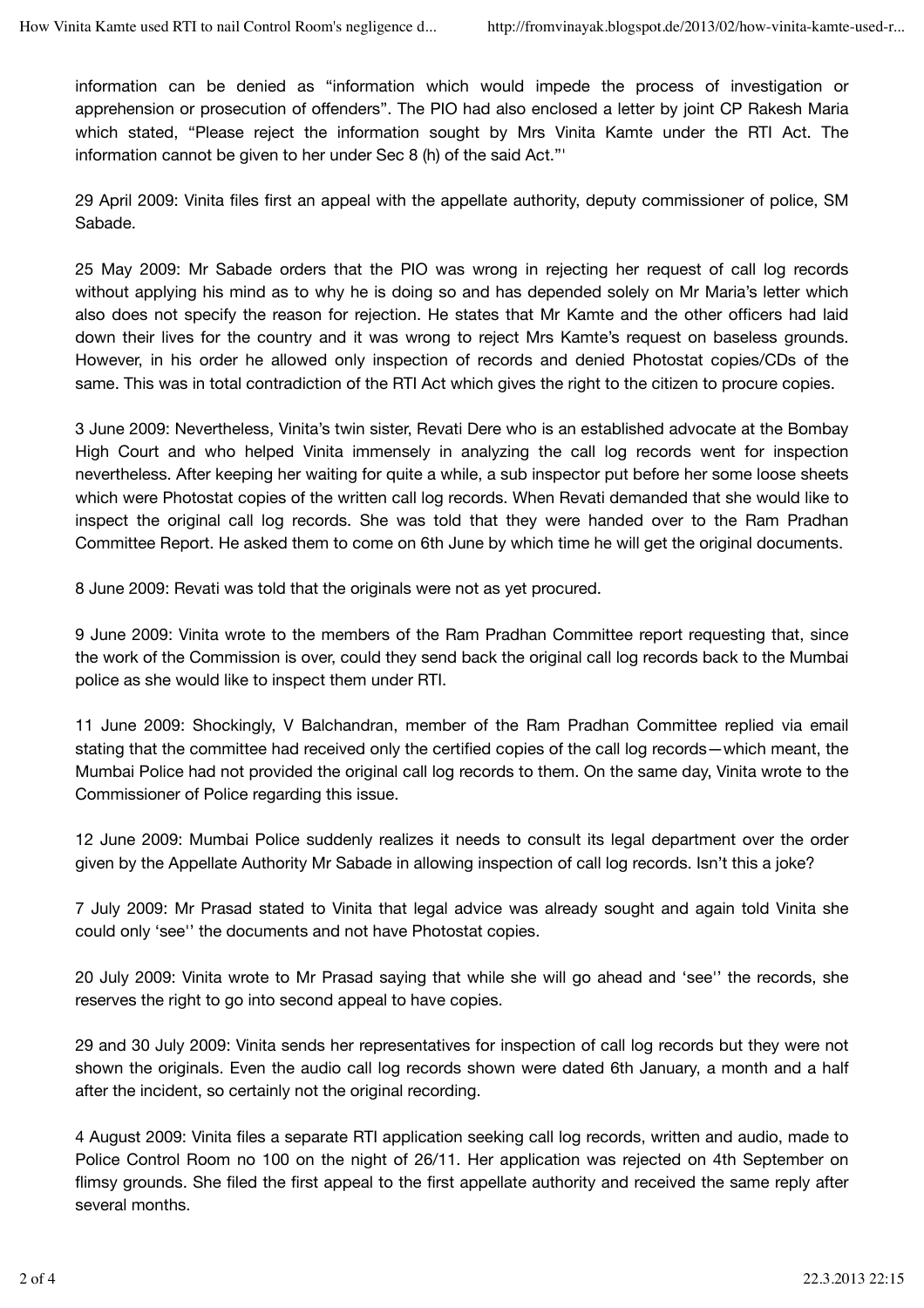21 August 2009: Vinita files a second appeal to the state chief information commissioner seeking the original copies of the call logs, both written and audio.

15 October 2009: The state chief information commissioner, Mumbai allowed her appeal and directed Mumbai Police to give her certified copies of the original call log records—written and audio—within 30 days. That's how she finally got her information.

What was the scandalous information she got from these call log records?

That, Ashok Kamte did not go there hurriedly or by chance as was being portrayed by the state home ministry and Mumbai Police. He was called from his Eastern Region where he was carrying out nakabandi, to South Mumbai by Mumbai's Police Commissioner

That, ATS Chief Hemant Karkare at 11.24pm had asked for police reinforcement of at least 150 policemen to seal the front side of the Cama Hospital (they were at the rear end where dreaded terrorists Ajmal Kasab and Mohammed Ismail were firing from their AK-47 guns towards the officers and were also hurling grenades). He also ordered in that call log record, to call the Army immediately.

That, after the three officers lay injured, two police vans—one after three minutes of the firing in the Rang Bhavan Lane adjacent to Cama Hospital—passed by but did not stop for help or report to the Control Room. Then after about 30 minutes, another police vehicle passed by, but despite the officers lying on the road, profusely bleeding, the vehicle did not stop for help

That, while the Mumbai Police claims to have sent 150 policemen as per instructions of Mr Karkare, they were not around probably because they were not asked to specifically report to Me Karkare or Mr Kamte, a basic protocol adopted while giving such instructions That, more than two dozen calls were made from nearby residents of the Cama Hospital (before the skirmish between the officers and the two terrorists) urging the constables who answered the phones to send police immediately as two terrorists were lurking around in their housing society premises and filling ammunition in their guns. None of these details were reported by the Control Room to the three officers at the back gate of the Cama Hospital

If the calls to no. 100 from the public were informed by the Control Room to Mr Karkare and Mr Kamte, they would have known that the two terrorists had escaped from the front gate of Cama Hospital (note that Mr Karkare's orders to send police to front gate was clearly not taken cognizance of) and had taken a right turn into the Rang Bhavan Lane and perhaps the story would have been reversed—the two terrorists would have been killed. Also the control room should have on its own accord sent police as per the information by the public

Due to delay in taking the three injured officers, probably Mr Kamte and Mr Salaskar died due to profuse bleeding. Mr Kamte was bleeding through the shoulder and only a bullet had superficially hit his head and exited. Mr Salaskar was alive for 10-12 minutes after he along with the two officers was taken to the hospital after a good 40 minutes of they being injured

So, what happened despite such hard-hitting evidence brought forward by Vinita? Nothing. Officers who showed utter negligence have been promoted. Four additional commissioners, who have survived being posted in Mumbai for 20 years or more, ran away from duty that night, as stated later by the Mumbai police commissioner, but no action has been taken against them. If it was the Army, they would have faced court martial!

Can we expect good and competent officers to come forward in case of another such terror attack? Probably not, considering the treatment given to these three officers who decided to lead in the front, rather than give it all in the hands of constables and junior police officers who were not equipped to handle AK-47s, leave alone operate them. And yet, they were criticized of ineptness, posthumously.

(Vinita Deshmukh is a senior editor, author and convener of Pune Metro Jagruti Abhiyaan. She can be